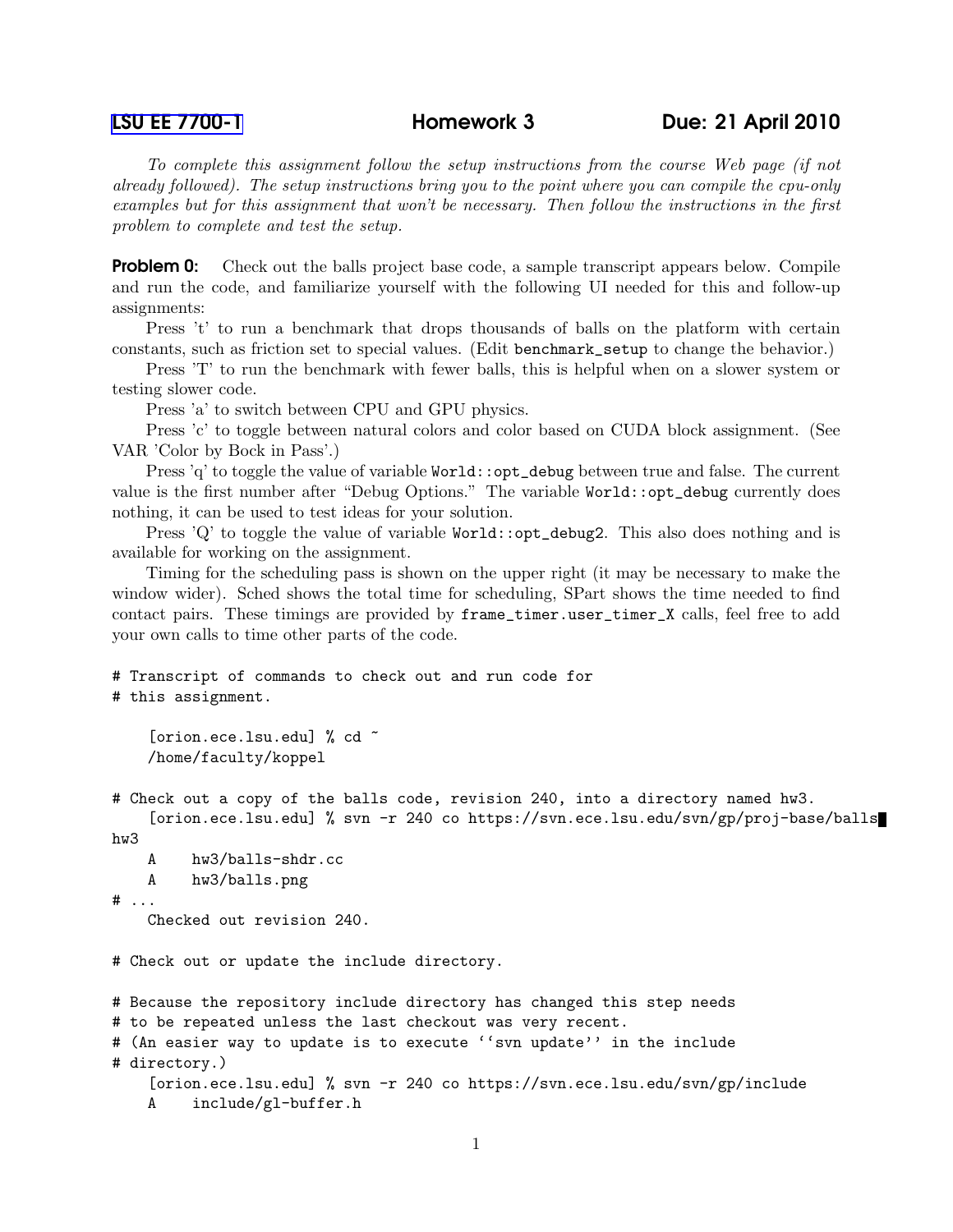```
A include/misc.h
   A include/texture-util.h
   A include/util.h
   A include/gp
   A include/glextfuncs.h
   A include/coord.h
   A include/pstring.h
   A include/shader.h
   A include/cuda-util.h
   Checked out revision 236.
# Go to the balls directory (named hw3), compile, and run the code.
    [orion.ece.lsu.edu] % cd hw3
   /home/faculty/koppel/example/hw3
    [orion.ece.lsu.edu] % make -j 4
   /usr/local/cuda/bin/nvcc -Xcompiler -Wall --ptxas-options=-v -I/usr/X11R6/include/
-I/opt/local/include -I../include -I../../include -g -Xcompiler -Wno-strict-aliasing
-Xcompiler -Wno-parentheses -c balls-kernel.cu
# ...
```

```
[orion.ece.lsu.edu] % balls
S GL_VENDOR: "NVIDIA Corporation"
S GL_RENDERER: "Quadro FX 3800/PCI/SSE2"
S GL_VERSION: "3.2.0 NVIDIA 190.53"
```
## Background:

The balls code used in class uses CUDA to compute ball and tile positions, but uses the CPU to prepare a work schedule for CUDA. The work schedule specifies which pairs of balls may be in contact, and because balls move it must be recomputed every few time steps (the default is every six time steps). CUDA kernel pass\_pairs uses the schedule to determine which pairs of balls to resolve (test for contact and if so, apply contact forces).

The most time-consuming part of schedule computation is testing whether balls (called phys in the code) are nearby, taking roughly  $O(n^{1\frac{2}{3}})$  time for n densely packed balls. This and other code is in routine World::contact\_pairs\_find. The first part of the code sorts the balls based on their maximum position on the z axis over some amount of time based on their size, shape, velocity. This sort presumably takes  $O(n \log n)$  time. The proximity test occurs after that, in the idx9 loop. If balls are in proximity a Contact structure for the pair is added to the list contact\_pairs. Assuming a regular distribution of closely spaced balls the proximity test is performed about  $n^{1\frac{2}{3}}$ ) times. (If the balls are more spread out the time complexity approaches  $O(n)$ .)

**Problem 1:** Modify contact\_pairs\_find\_gpu and file balls-kernel.cu so that a proximity count for each ball is computed with CUDA. The CUDA code (in this first assignment of this series) should just count the number of lower-z balls a ball is in proximity to. (A lower-z ball is one with a lower z coordinate value, base this on the zsort that was already completed.) Count only ball/ball proximity, do not bother counting ball/tile proximity.

When cuda\_contact\_pairs\_find starts CUDA has an up-to-date copy of the cuda\_balls array. If necessary, your code should send any additional data needed by CUDA. Do this using